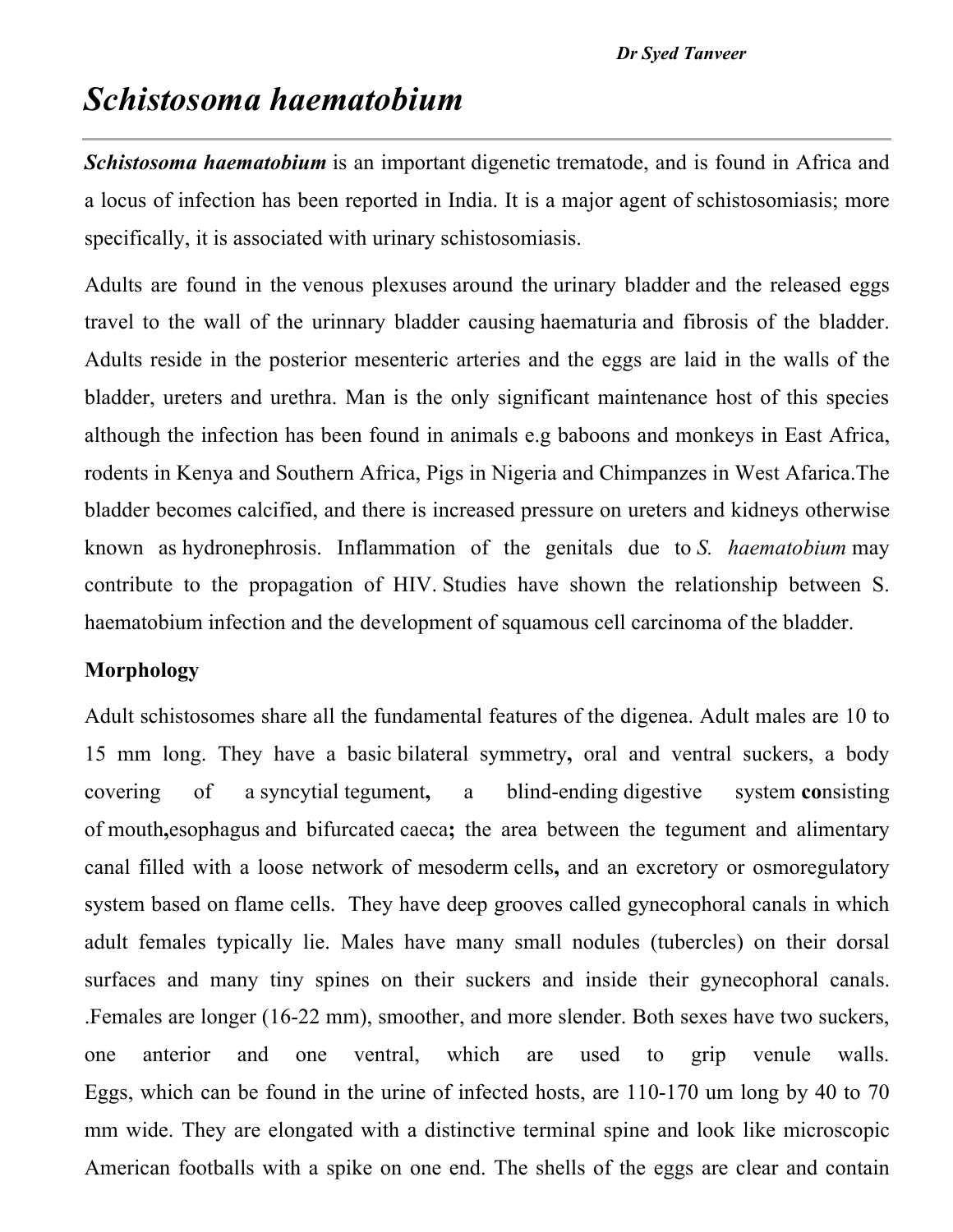miracidia. Adult worms tend to be 10–20 mm (0.4–0.8 in) long and use globins from their hosts' hemoglobin for their own circulatory system.

## **Life cycle**

The free swimming infective larval cercariae burrow into human skin when it comes into contact with contaminated water. The cercariae enter the blood stream of the host where they travel to the liver to mature into adult flukes. In order to avoid detection by the immune system inside the host, the adults have the ability to coat themselves with host antigen. After a period of about three weeks the young flukes migrate to the urinary bladder veins to copulate. The female fluke lays as many as 30 eggs per day which migrate to the lumen of the urinary bladder and ureters. These eggs measure 112-170µm by 40- 70µm and are readily identified by a distinct terminal spine. The eggs are eliminated from the host into the water supply with micturition. The miracidia escapes from the egg capsules and swim in the water and actively seek snails to penetrate. Upon finding a suitable snail, *(Bulinus* spp., e.g. *B. globosus*, *B. gumerei, B. senegalensis B. forskalii*, *B. nyassanus* and *B. truncatus*). The miracidia penetrate the soft tissues of the foot. After penetration the ciliated cells disappear and transformation into the first generation or mother sporocyst takes place.

The first generation sporocysts generally remain in the foot of snail near the point of penetration: they are non motile, convulated scas less than 1mm long.

With 2 - 6 weeks daughter or second generation sporocysts form in the central cavity of the mother sporocyst. The daughter sporocyst are somewhat larger than the mother sporocyst and are motile. Cercariae form in the central cavity of the daughter sporocyst and leave through a pore at the posterior end. Cercariae may be produce d as early as 20 days following infection.

The Cercariae tend to accumulate in the area of the mantle collar of the snail in the region where escape to the outside is simple. The Cercariae brek out of the epithelium and reach the water. Unicellular **escape glands** located in the anterior portion of the body are seen only in the unemerged Cercariae and presumably are instrumental in the organisms breking out of the snail tissue. Cercariae of the blood flukes tend to leave the snail at certain times of the day g.g S. haematobium between 9.30 am and 2.00pm.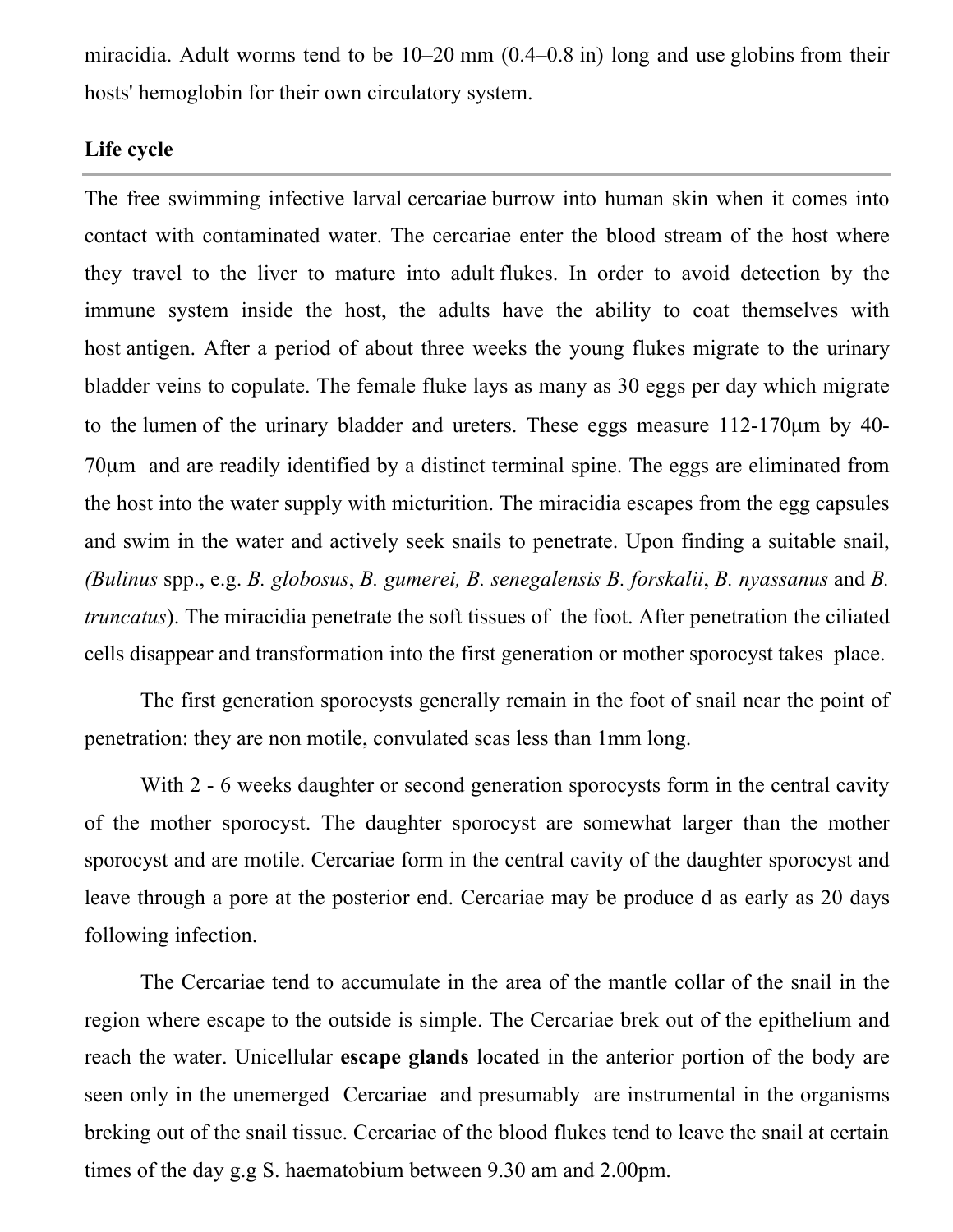The function of the Cercariae is to move from the intermediate host through a hazardous environment to the definitive host. The Cercariae swim in the water by means of their tails and activity seek host to penetrate. They can survive about a day, but infectivity declines in a few hours if they fail to find host. When they contact human skin, Cercariae are stimulated to penetrate by warmth, skin surface lipids and light. They shed their tails and begin the process of Penetration by using the secretions of the pre and post acetabullar glands. The post acetabullar glands secrete a substance that is probably a mucopollysaccharide. This material spreads out from the oral sucker allows the attachment of the organism to the skin. The Cercariae often enter the unbroken skin through hair follicles or sebaceous glands. The Cercariae penetrate the skin through the muscular action of the oral sucker. Once the organism is in the skin the pre acetabullar glands secrete an alkaline secretion that causes softening of the skins keratin layer. Successful penetration occurs in several minutes. Once the organism penetrates the skin lose their tails and secrete the substances from the various glands and are considered to be **schistosomules.** The schistosomules are clearly different from Cercariae in their ability to tolerate high osmotic pressure, their ability to survive in serum and their appearance which is worm like. The schistosomules are carried by the circulatory system to the lungs about a day after penetration. They then migrate to the liver. Development takes place in the liver and as the worms approach sexual maturity, they begin to migrate down the hepatic portal into the smaller vessels, draining the intestine or bladder.Sexual maturity reaches as early as 7 weeks following infection depending on the species.

Egg production per female worm per day ranges from  $22 - 3500$ . The highest figure was found in S. japonicuim. S. mansoni female produces perhaps 500 eggs per day where as S. haematobium probably produces fewer than 100.

**Transmission** Transmission occurs in stagnant or slow-moving fresh water where infected Bulinus snails live. Transmission rates to populations that have frequent exposure to water (e.g. fishermen, farmers working in irrigation canals, women fetching water for home use, children who swim regularly) are especially high. Anthropogenic creation of new snail habitat through building dams or irrigation canals may increase rates of transmission to nearby human populations.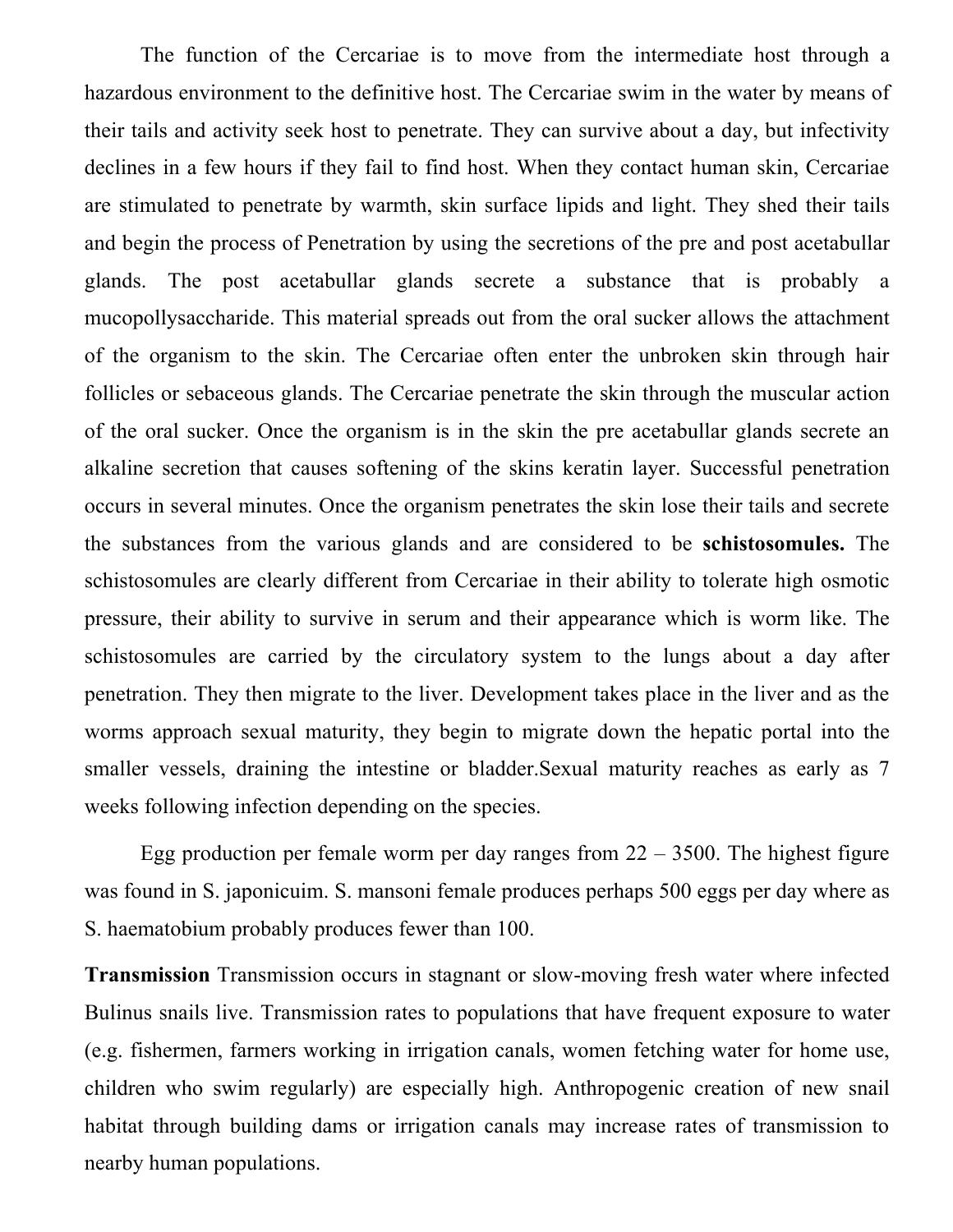#### **Diagnosis**

The majority of diagnoses are made by examination of the urine for eggs. In chronic infections, or if eggs are difficult to find, an intradermal injection of schistosome antigen to form a wheal is effective in determining infection. Alternate diagnosis can be made by complement fixation tests. The most common way to diagnose S. haematobium infection is by identification of ova in urine or in biopsies of the bladder, rectum, or vaginal wall. Urine analysis may also reveal blood in the urine. Infected people often have anemia, high eosinophil levels, and/or low platelets in their blood. Antibody tests are also diagnostic, although they are rarely done.

#### **Pathogencity: Host parasite relationship**

Schistosomiasis (Bilharziasis) is unusual amongst helminth disease for two reasons: much of the pathogensis is due to the eggs (rather than larvae or adults) : and most of the pathology is caused by host immune responses (delayed type hypersensitivity and granulomatous reactions). The course of infection is often divided into 3 phase: **migratory, acute and chronic**. The migratory phase occurs when cercariae penetrates and migrate through the skin. This is often asymptomatic, but in senzitised patients, it may cause transient dermatitis (swimmers itch) , and occasionally pulmonary lesions and pneumonitis. The acute phase (sometimes called Katayama fever) is coincide with first egg realease and is characterized by allergic responses. Serum sickness due to over whelming immune complex formation, resulting in pyrexia (fever), fatigue, aches, lymphadenoppathy, gastrointestinal discomfort and eoisinophillia. The chronic phase occurs in response to the cumulative deposition of fluke eggs in tissues and the host reactions that develops against them. Not all the eggs laid by female worms successfully penetrate the gut or the bladder walls, many are swept away in the circulation and become trapped in the organs where they elicit strong granulomatous responses. Eggs become surrounded by inflammatory cells forming granuloma which may coalesce to form larger granulomatous reactions (polyps). The encapsulated eggs die and eventually calicify. The resultant effects on host organs and tissues are manifold, and include intestinal polyposis, abdominal pain, diarrhea, glumerulonephritis, pulmonary arteritis, cardiovascular problems incluiding heart failure and periportal (symmers pipe- stem) fibrosis. Portal hypertension often leads to